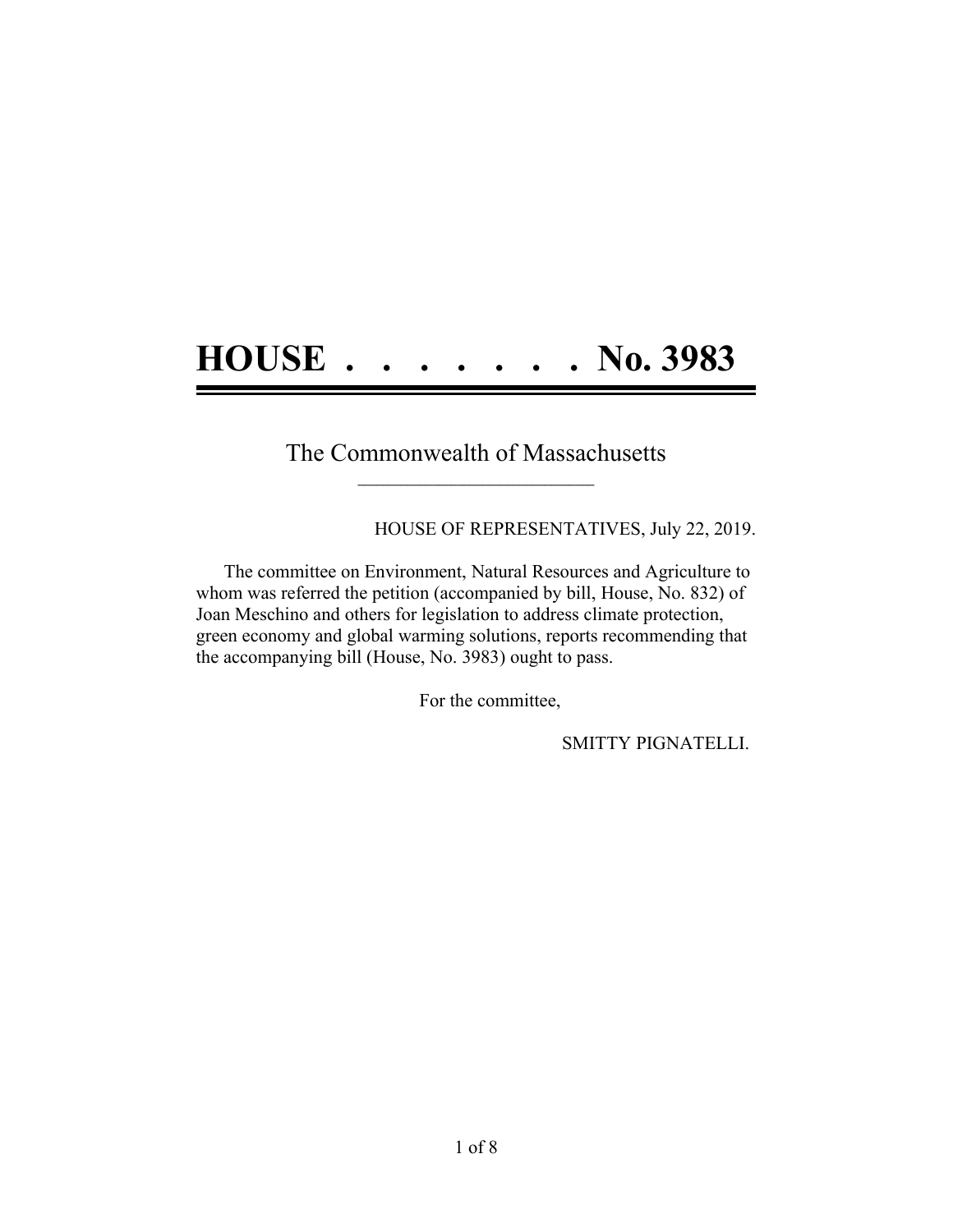## The Commonwealth of Massachusetts

**In the One Hundred and Ninety-First General Court (2019-2020) \_\_\_\_\_\_\_\_\_\_\_\_\_\_\_**

**\_\_\_\_\_\_\_\_\_\_\_\_\_\_\_**

An Act to create a 2050 roadmap to a clean and thriving commonwealth.

Be it enacted by the Senate and House of Representatives in General Court assembled, and by the authority *of the same, as follows:*

| $\mathbf{1}$   | SECTION 1. Section 1 of chapter 21N of the General Laws, as appearing in the 2016                 |
|----------------|---------------------------------------------------------------------------------------------------|
| $\overline{2}$ | Official Edition, is hereby amended by striking out, in lines 17 through 20, inclusive, the       |
| 3              | definition of "Direct emissions", and inserting in place thereof the following definition:-       |
| $\overline{4}$ | "Direct emissions", emissions from sources that are owned or operated, in whole or in             |
| 5              | part, by any person, entity, or facility including, but not limited to, emissions from any        |
| 6              | transportation vehicle, any building or structure, or any residential, commercial, institutional, |
| 7              | industrial or manufacturing process.                                                              |
| 8              | SECTION 2. Said section 1 of said chapter 21N, as so appearing, is hereby further                 |
| 9              | amended by inserting after the definition of "Greenhouse gas emissions source", in lines 44       |
| 10             | through 49, inclusive, the following definition:-                                                 |
| 11             | "Greenhouse gas-emitting priority", matter that emits or is capable of emitting a                 |
| 12             | greenhouse gas when burned including, without exception, natural gas, petroleum, coal, and any    |
|                |                                                                                                   |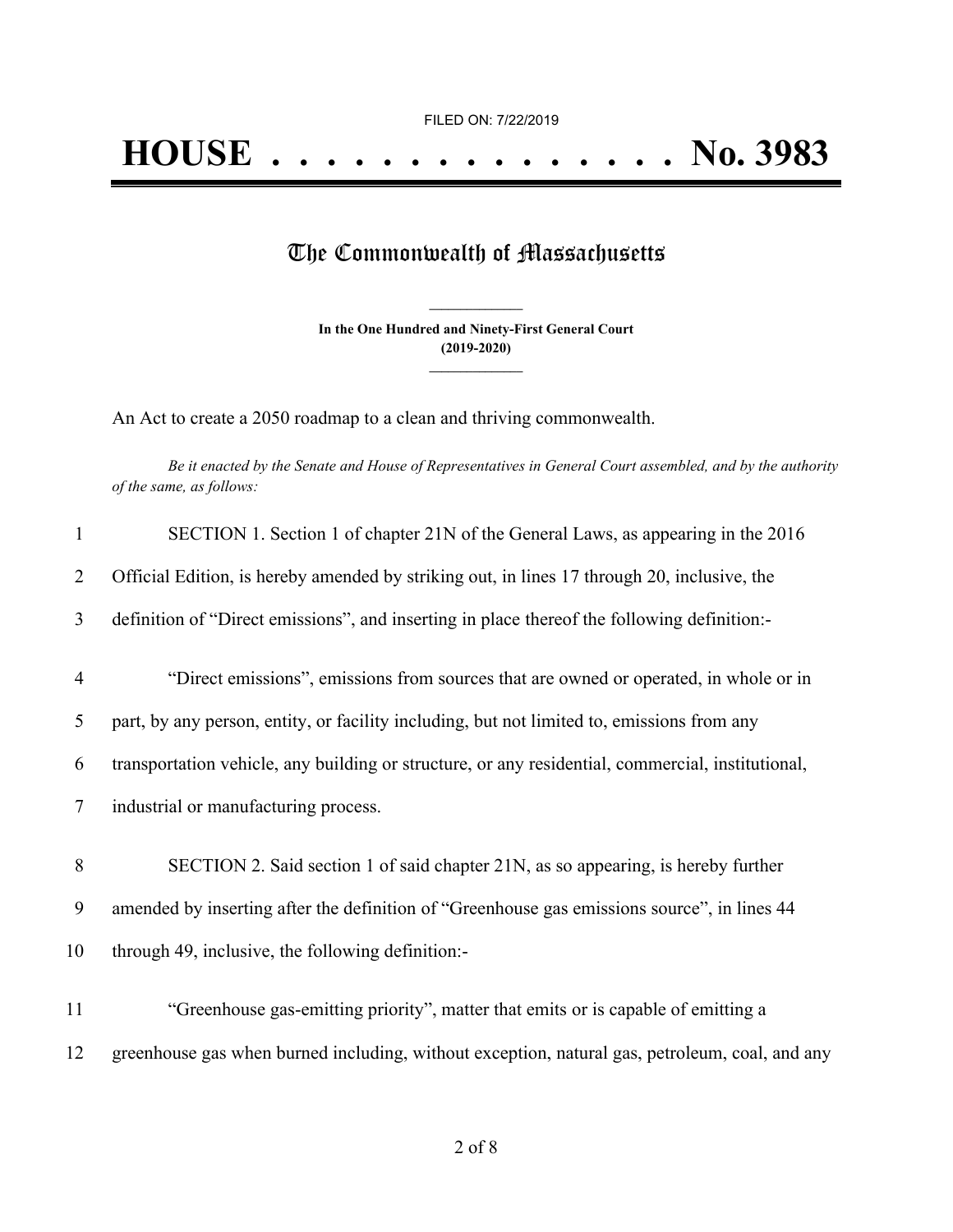solid, liquid or gaseous fuel derived therefrom as well as all others identified as such by the department.

| 15 | SECTION 3. Said section 1 of said chapter 21N, as so appearing, is hereby further                     |
|----|-------------------------------------------------------------------------------------------------------|
| 16 | amended by striking out, in lines 50 through 52, inclusive, the definition of "Indirect emissions",   |
| 17 | and inserting in place thereof the following definition:-                                             |
| 18 | "Indirect emissions", emissions associated with the consumption of any greenhouse gas-                |
| 19 | emitting priority or purchased electricity, steam and heating or cooling by an entity or facility.    |
| 20 | SECTION 4. Said section 1 of said chapter 21N, as so appearing, is hereby further                     |
| 21 | amended by striking out, in lines 56 through 65, inclusive, the definition of "Market-based"          |
| 22 | compliance mechanism", and inserting in place thereof the following definition:-                      |
| 23 | "Market-based compliance mechanism", any form of priced compliance system imposed                     |
| 24 | on sources or categories of sources, or pricing mechanism imposed directly on greenhouse gas-         |
| 25 | emitting priorities or on their the distribution or sale, designed to reduce emissions as required by |
| 26 | this act including, but not limited to, (i) a system of market-based declining annual aggregate       |
| 27 | emissions limitations for sources or categories of sources that emit greenhouse gases; or (ii)        |
| 28 | greenhouse gas emissions exchanges, banking, credits and other transactions governed by rules         |
| 29 | and protocols established by the secretary or a regional program that result in the same              |
| 30 | greenhouse gas emissions reduction, over the same time period, as direct compliance with a            |
| 31 | greenhouse gas emissions limit or emission reduction measure adopted by the executive office          |
| 32 | pursuant to this chapter; or (iii) a system of charges or exactions imposed in order to reduce        |
| 33 | statewide greenhouse gas emissions in whole or in part.                                               |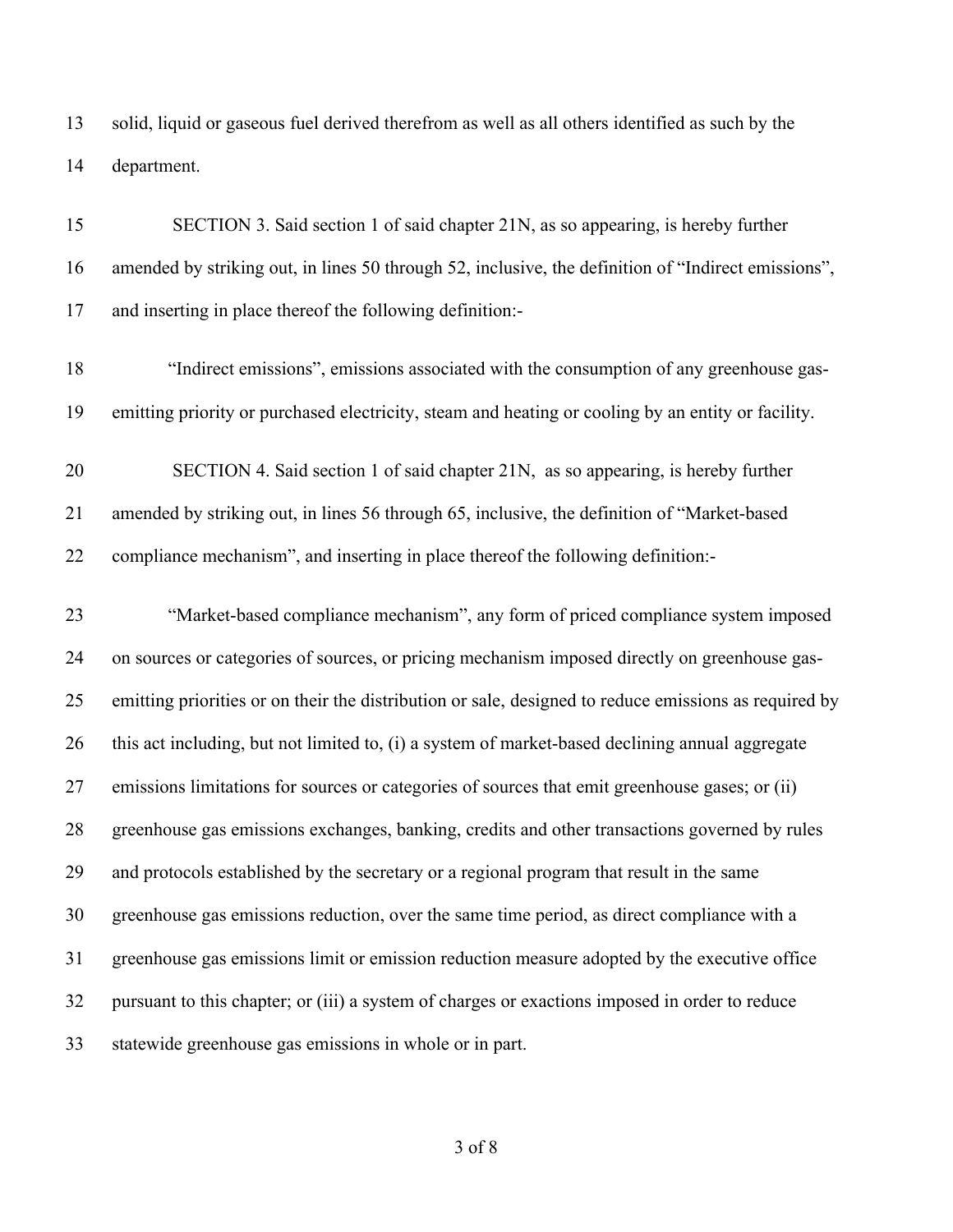| 34 | SECTION 5. Subsection (a) of section 2 of said chapter 21N, as so appearing, is hereby                 |
|----|--------------------------------------------------------------------------------------------------------|
| 35 | amended by striking out the first sentence and inserting in place thereof the following sentence:-     |
| 36 | The department shall monitor and regulate greenhouse gas-emitting priorities and direct                |
| 37 | and indirect emissions of greenhouse gases with the goal of reducing those emissions in order to       |
| 38 | achieve greenhouse gas emissions limits established by and pursuant to chapters 21N and 21N 1/2.       |
| 39 | SECTION 6. Subsection (b) of section 3 of said chapter 21N, as so appearing, is hereby                 |
| 40 | amended by striking out, clause (4), and inserting in place thereof the following clause:-             |
| 41 | (4) a 2050 statewide emissions limit that achieves at least net zero statewide greenhouse              |
| 42 | gas emissions.                                                                                         |
| 43 | SECTION 7. The General Laws are hereby amended by inserting after chapter 21N the                      |
| 44 | following chapter:-                                                                                    |
| 45 | Chapter 21N 1/2 . Global Warming Solutions Implementation Act.                                         |
| 46 | Section 1. Unless otherwise defined herein, terms defined in section 1 of chapter 21N                  |
| 47 | shall have the same meaning when used in this chapter.                                                 |
| 48 | Section 2. No later than December 31, 2020, the secretary shall conduct and publish the                |
| 49 | results of detailed, quantitative modeling and analysis of the commonwealth's energy economy           |
| 50 | and emissions in their regional context, to include the regional electric grid, sufficient to identify |
| 51 | multiple technically and economically feasible pathways of reducing statewide emissions                |
| 52 | consistent with the 2050 emissions limit required by section 3(b) of chapter 21N. Such modeling        |
| 53 | and analysis shall employ back-casting methodology, shall be comparable to that conducted by           |
| 54 | the European Union in support of its Roadmap 2050 effort, may be conducted in conjunction              |
|    |                                                                                                        |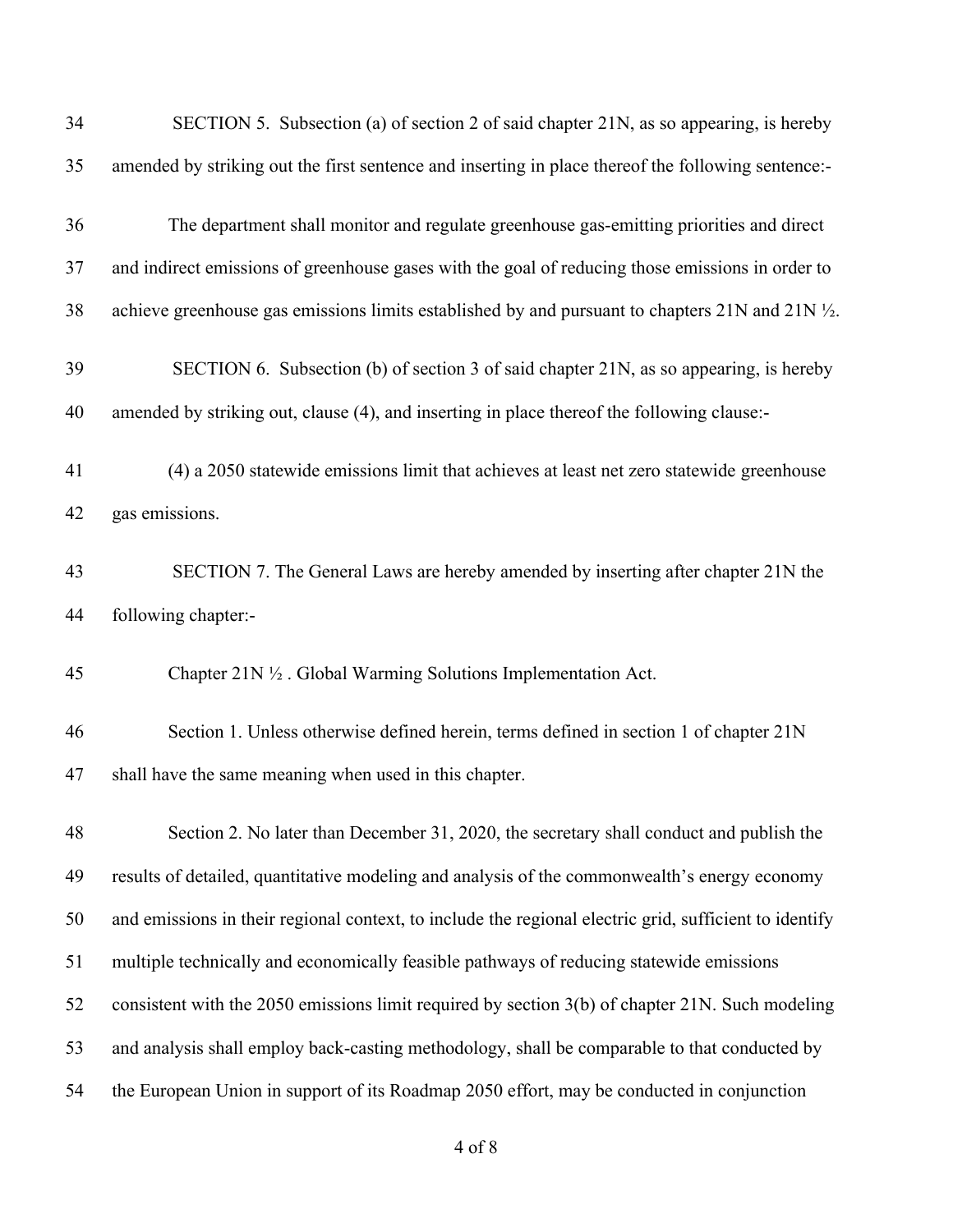with other states or regional entities as part of an analysis of reducing regional emissions in 2050 to a level consistent with those required by chapter 21N for the commonwealth, and shall include or be accompanied by analysis quantitatively assessing for each pathway economic, environmental, and public health impacts particularly those that may benefit or burden low or moderate income people or any environmental justice populations. The secretary shall publish

 the results of the modeling and analysis required by this section, and to the maximum extent permitted by law, shall also make available for public inspection and use the model, all model assumptions, and all input and output data, subject only to reasonable protection pursuant to section 5D of chapter 25.

 Section 3. In conjunction with the modeling and analysis required in section 2, and in any case no later than December 31, 2020, the secretary shall adopt the interim 2030 and 2040 emissions limits consistent with that analysis and as required by section 3(b) of chapter 21N. The interim 2030 emissions limit shall be at least 50 per cent below the 1990 level, and the interim 2040 emissions limit shall be at least 75 per cent below the 1990 level. In setting the interim 2030 and 2040 emissions limits, the secretary shall comply with the second sentence of subsection (a) of section 4 of chapter 21N and with subsections (b) through (g), inclusive, of section 4 of chapter 21N.

 Section 4. After conducting the modeling and analysis required in section 2, and in any case no later than December 31, 2021, the secretary shall issue a 2050 emissions reduction roadmap plan in lieu of the plan update required by section 4(h) of chapter 21N. The 2050 emissions reduction roadmap plan shall describe in detail the commonwealth's plan to achieve the 2050 emissions limit required by section 3(b) of chapter 21N, as well as the interim 2030 and 2040 emissions limits, by means of one or more technically and economically feasible pathways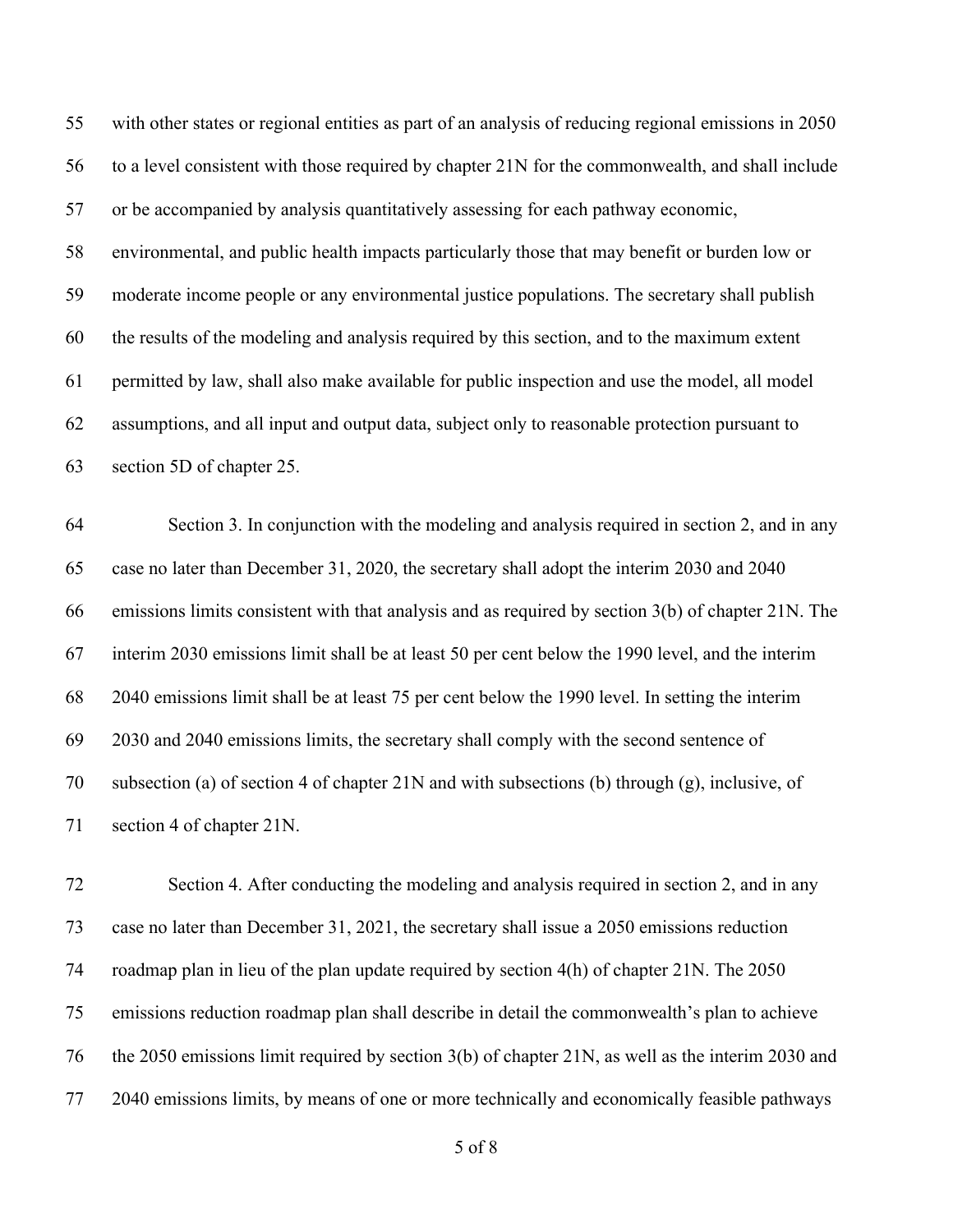| 78 | selected to reduce statewide emissions. The 2050 emissions reduction roadmap plan shall include    |
|----|----------------------------------------------------------------------------------------------------|
| 79 | proposed policies, regulations, and legislative recommendations, that address all sources or       |
| 80 | categories of sources that emit greenhouse gas emissions and indicate for each how, to what        |
| 81 | extent, and when the commonwealth will act to reduce their emissions as part of a plan achieve     |
| 82 | the 2050 emissions limit required by section 3(b) of chapter 21N. In developing the 2050           |
| 83 | emissions reduction roadmap plan, the secretary shall comply with section 4 of chapter 21N as      |
| 84 | described in section 3. The secretary shall update the 2050 emissions reduction roadmap plan at    |
| 85 | least once every 30 months. This section 4 reporting requirement supersedes and replaces that      |
| 86 | required by subsection (h) of section 4 of chapter 21N.                                            |
| 87 | Section 5. Separate from the plan required by section 4, the secretary shall after                 |
| 88 | conducting the modeling and analysis required in section 2, and no later than December 31,         |
| 89 | 2021, issue the report required by section 5 of chapter 21N, hereinafter referred to as the Global |
|    |                                                                                                    |
| 90 | Warming Solutions Act implementation assessment report. The report must quantitatively assess      |
| 91 | the effectiveness of all regulations and programs designed to reduce greenhouse gas emissions      |
| 92 | directly or indirectly and must also address all elements required by section 5 of chapter 21N,    |
| 93 | except that the secretary shall update and file the Global Warming Solutions Act implementation    |
| 94 | assessment report annually.                                                                        |

 Section 6. Twelve months after the plan required by section 4 is first issued or subsequently updated, the commonwealth and its agencies shall promulgate regulations regarding all sources or categories of sources and all greenhouse gas emitting priorities consistent with, and as necessary to implement and accomplish that plan. The development of such regulations shall be coordinated by the secretary, and shall be consistent with the modeling and analysis required in section 2, with achievement of the adopted interim 2030 and 2040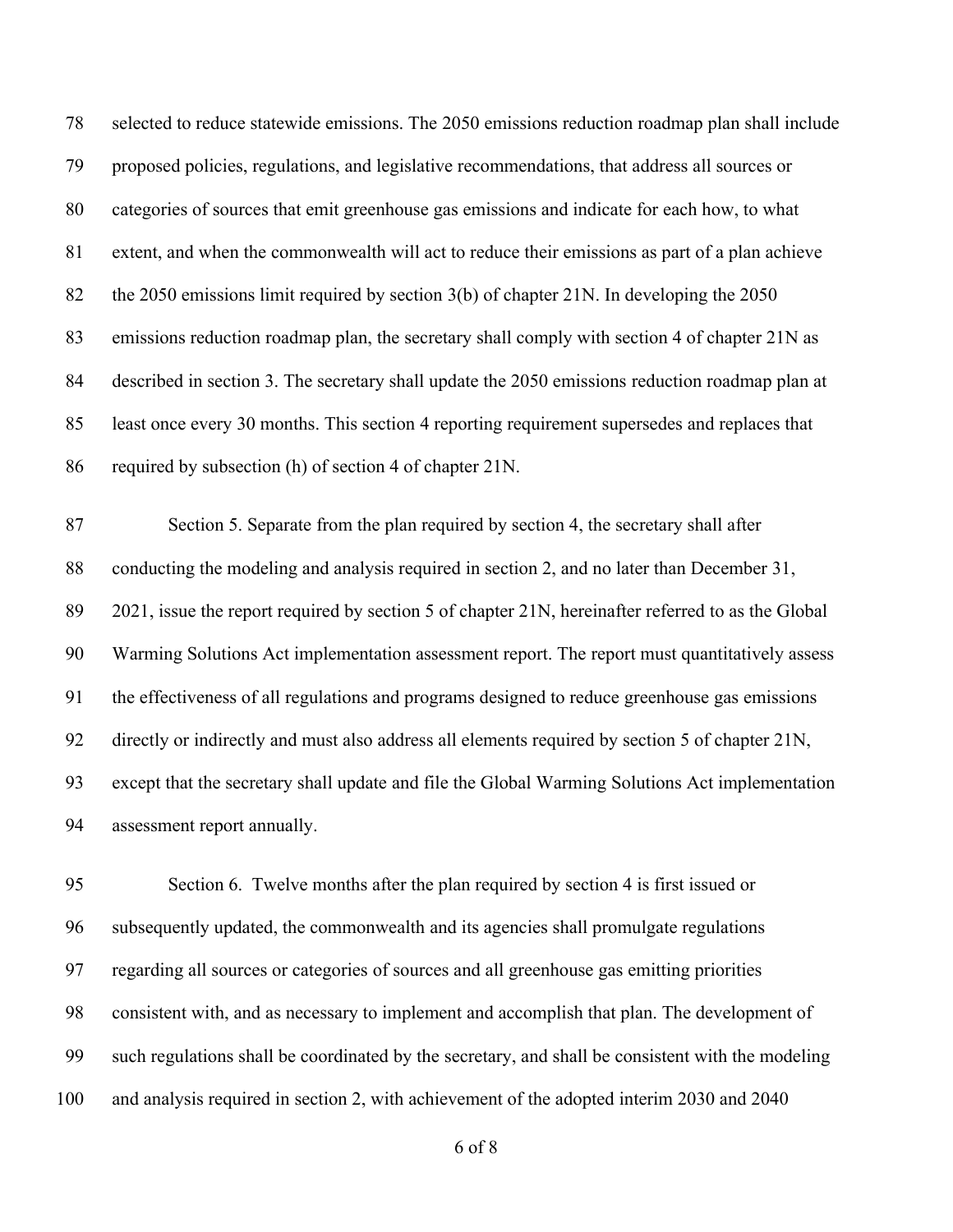emissions limits as required by section 3, and with the plan required by section 4, and shall be designed to ensure that the commonwealth achieves its required emissions reductions equitably and in a manner that protects, and where feasible improves the condition of low and moderate income persons and environmental justice populations while creating, where feasible, additional employment and economic development in the commonwealth. The regulations required by this section may include any market-based compliance mechanism or other carbon pricing for any greenhouse gas or greenhouse gas-emitting priority that the Secretary has determined to be likely to contribute to the cost-effective reduction of direct or indirect emissions as required by this chapter and chapter 21N.

 Section 7. No later than 6 months after this chapter is enacted, the department may, in consultation with the secretary, impose a schedule of fees on regulated sources of greenhouse gas emissions sufficient to recover, for each fiscal year, the costs of implementation of this chapter and chapter 21N. Revenues collected pursuant to this section shall be deposited in a Global Warming Solutions Act Implementation Fund for use, as directed by the legislature or the secretary, solely for the purposes of carrying out this chapter and chapter 21N.

 Section 8. All municipal electric departments and municipal light boards as defined in section 1 of chapter 164A are subject to this chapter and chapter 21N, and shall be included in all regulations and programs associated therewith unless the secretary determines their inclusion will not contribute to the commonwealth's achievement of the greenhouse gas emissions limits established by said chapters. When including municipal electric departments and municipal light boards in any such regulation or program, the secretary shall consult with the municipal electric departments and municipal light boards and shall take into account, where relevant, their size and structure as well as their existing programs, contractual obligations and asset ownership. In lieu